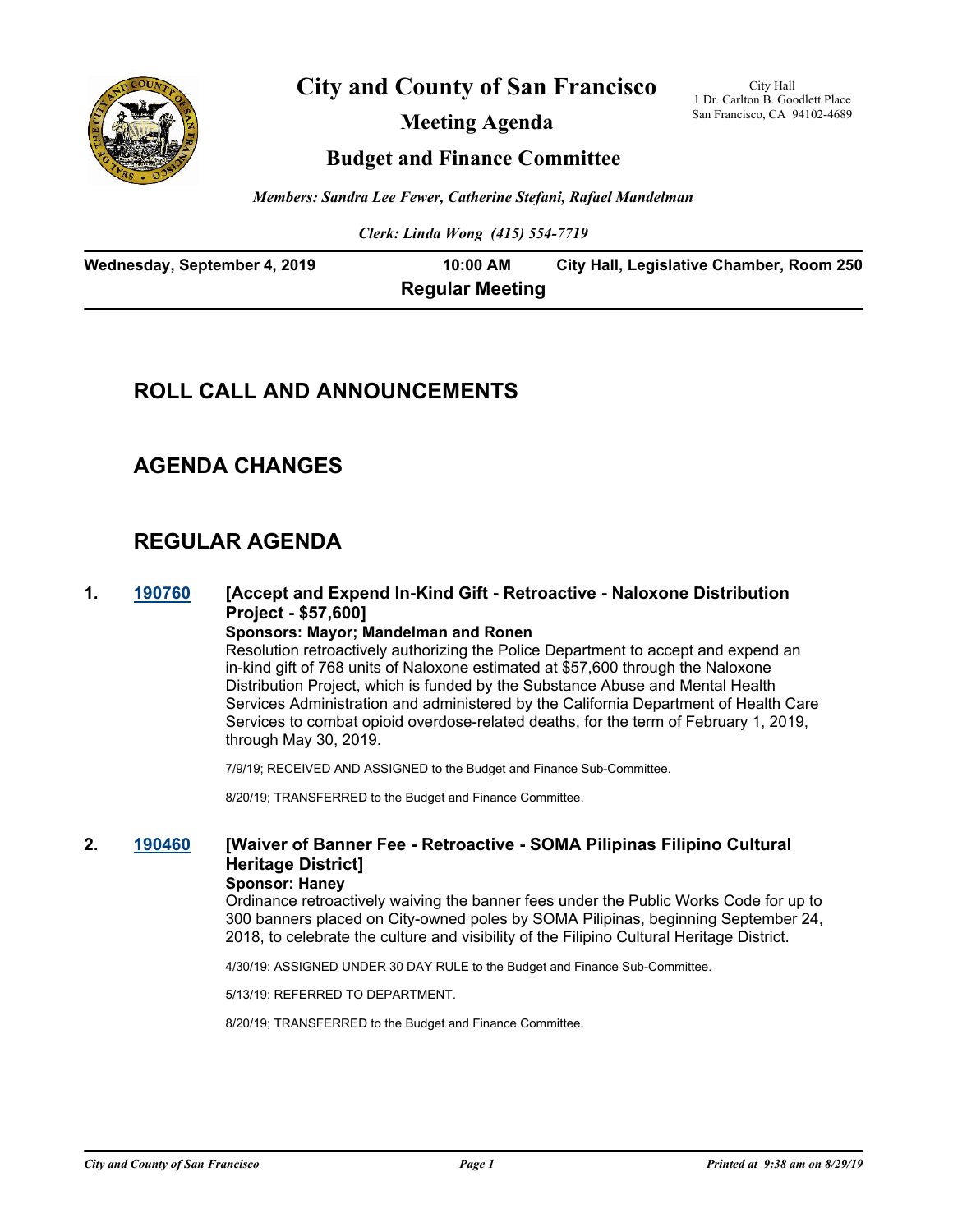#### **3. [190795](http://sfgov.legistar.com/gateway.aspx?m=l&id=34917) [Multifamily Housing Revenue Note - Bernal Gateway 2 LP - Not to Exceed \$23,500,000]**

#### **Sponsors: Mayor; Ronen**

Resolution authorizing the execution and delivery of a multifamily housing revenue note in one or more series in an aggregate principal amount not to exceed \$23,500,000 for the purpose of providing financing for the construction of a 55-unit multifamily rental housing project known as "Bernal Gateway Apartments;" approving the form of and authorizing the execution of a funding loan agreement, providing the terms and conditions of the loan from the funding lender to the City, and the execution and delivery of the note; approving the form of and authorizing the execution of a project loan agreement providing the terms and conditions of the loan from the City to the borrower; approving the form of and authorizing the execution of a regulatory agreement and declaration of restrictive covenants; authorizing the collection of certain fees; approving modifications, changes, and additions to the documents; ratifying and approving any action heretofore taken in connection with the back-to-back loans, the note and the project, as defined herein; and granting general authority to City officials to take actions necessary to implement this Resolution; and related matters, as defined herein.

7/16/19; RECEIVED AND ASSIGNED to the Budget and Finance Sub-Committee.

8/20/19; TRANSFERRED to the Budget and Finance Committee.

## **4. [190852](http://sfgov.legistar.com/gateway.aspx?m=l&id=34974) [Multifamily Housing Revenue Bonds - 480 Eddy Street - Not to Exceed \$19,350,000]**

#### **Sponsor: Mayor**

Resolution declaring the intent of the City and County of San Francisco ("City") to reimburse certain expenditures from proceeds of future bonded indebtedness; authorizing the Director of the Mayor's Office of Housing and Community Development ("Director") to submit an application and related documents to the California Debt Limit Allocation Committee ("CDLAC") to permit the issuance of residential mortgage revenue bonds in an aggregate principal amount not to exceed \$19,350,000 for 480 Eddy Street; authorizing and directing the Director to direct the Controller's Office to hold in trust an amount not to exceed \$100,000 in accordance with CDLAC procedures; authorizing the Director to certify to CDLAC that the City has on deposit the required amount; authorizing the Director to pay an amount equal to such deposit to the State of California if the City fails to issue the residential mortgage revenue bonds; approving, for purposes of the Internal Revenue Code of 1986, as amended, the issuance and sale of residential mortgage revenue bonds by the City in an aggregate principal amount not to exceed \$19,350,000; authorizing and directing the execution of any documents necessary to implement this Resolution; and ratifying and approving any action heretofore taken in connection with the Project, as defined herein, and the Application, as defined herein. (Mayor's Office of Housing and Community Development)

7/30/19; RECEIVED AND ASSIGNED to the Budget and Finance Committee.

## **5. [190853](http://sfgov.legistar.com/gateway.aspx?m=l&id=34975) [Apply for Grant Application - California Department of Housing and Community Development - Housing for a Healthy California Article II Grant Funds - Not to Exceed \$14,300,000]**

#### **Sponsors: Mayor; Mandelman**

Resolution authorizing the Mayor's Office of Housing and Community Development, on behalf of the City and County of San Francisco, to apply for and execute a grant application, as defined herein, under the California Department of Housing and Community Development Housing for a Healthy California Article II Grant, for an amount not to exceed \$14,300,000. (Mayor's Office of Housing and Community Development)

7/30/19; RECEIVED AND ASSIGNED to the Budget and Finance Committee.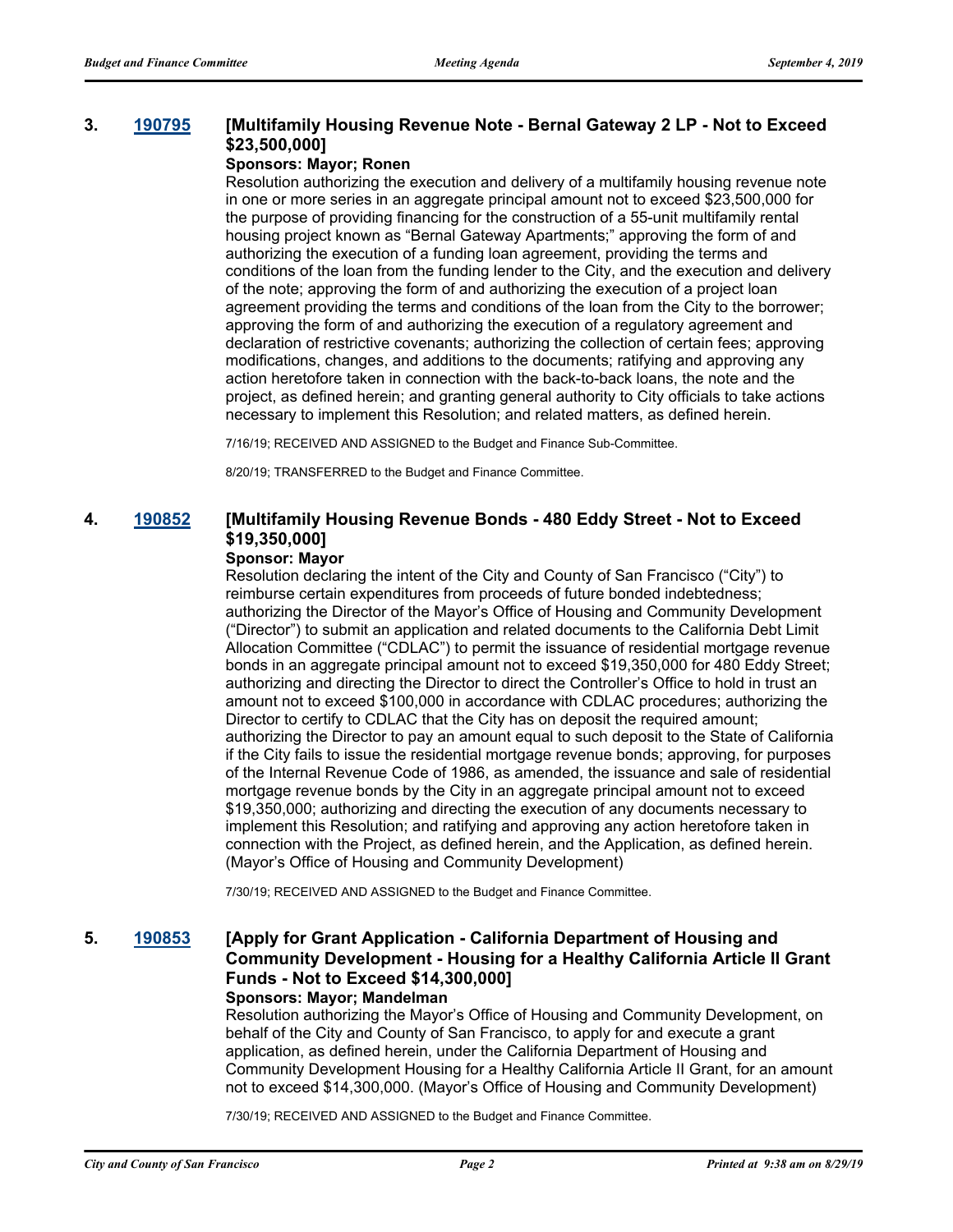#### **6. [190796](http://sfgov.legistar.com/gateway.aspx?m=l&id=34918) [Accept and Expend Gift - Retroactive - Julie Lepinard and JSLH Foundation - Artwork Entitled "La Rose des Vents" and Funds for Maintenance - Total Gift Value of \$576,743] Sponsors: Fewer; Brown**

Resolution retroactively authorizing the Arts Commission to accept a gift of art, entitled "La Rose des Vents," from the Julie Lepinard and JSLH Foundation valued at \$386,421; authorizing the installation of the artwork in front of the Conservatory of Flowers in Golden Gate Park; and authorizing the Arts Commission to accept and expend a donation from the Julie Lepinard & JSLH Foundation of \$190,322 for the purposes of maintaining the artwork for a period of September 1, 2019, through September 23, 2039. (Arts Commission)

7/16/19; RECEIVED AND ASSIGNED to the Budget and Finance Sub-Committee.

8/20/19; TRANSFERRED to the Budget and Finance Committee.

#### **7. [190848](http://sfgov.legistar.com/gateway.aspx?m=l&id=34970) [Sale of General Obligation Bonds - Clean and Safe Neighborhood Parks Bonds - Not to Exceed \$3,100,000] Sponsors: Mayor; Fewer**

Resolution authorizing and directing the sale of not to exceed \$3,100,000 aggregate principal amount of City and County of San Francisco General Obligation Bonds (Clean and Safe Neighborhood Parks Bonds, 2012), Series 2019C; prescribing the form and terms of said bonds; authorizing the execution, authentication, and registration of said bonds; providing for the appointment of depositories and other agents for said bonds; providing for the establishment of accounts related to said bonds; providing for the manner of sale of said bonds by competitive or negotiated sale; approving the forms of Official Notice of Sale and Notice of Intention to Sell Bonds; directing the publication of the Notice of Intention to Sell Bonds; approving the form of the Preliminary Official Statement and the form and execution of the Official Statement relating to the sale of said Bonds; approving the form of the Continuing Disclosure Certificate; authorizing and approving modifications to documents; declaring the City's official intent to reimburse certain expenditures; waiving the deadline for submission of Bond Accountability Reports; adopting findings under the California Environmental Quality Act (CEQA), CEQA Guidelines, and Chapter 31 of the Administrative Code; ratifying certain actions previously taken, as defined herein; and granting general authority to City officials to take necessary actions in connection with the authorization, issuance, sale, and delivery of said bonds, as defined herein.

(Fiscal Impact)

7/30/19; RECEIVED AND ASSIGNED to the Budget and Finance Committee.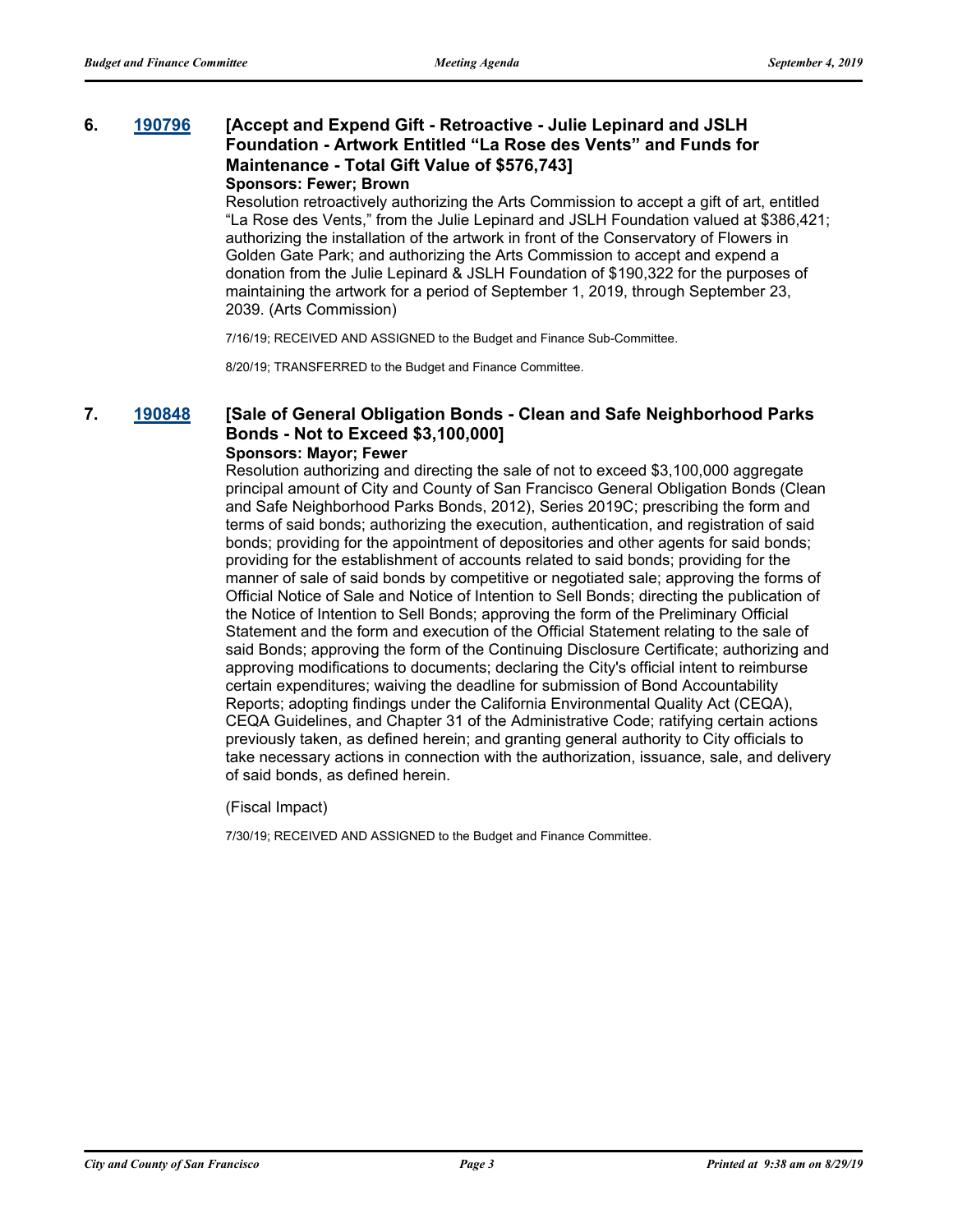#### **8. [190849](http://sfgov.legistar.com/gateway.aspx?m=l&id=34971) [Sale of Taxable General Obligation Bonds (Affordable Housing, 2015), Series 2019D - Not to Exceed \$92,725,000] Sponsors: Mayor; Fewer**

Resolution authorizing and directing the sale of not to exceed \$92,725,000 aggregate principal amount of City and County of San Francisco Taxable General Obligation Bonds (Affordable Housing, 2015), Series 2019D; prescribing the form and terms of such bonds; providing for the appointment of depositories and other agents for such bonds; providing for the establishment of accounts and/or subaccounts related to such bonds; authorizing the sale of such bonds by competitive or negotiated sale; approving the forms of the Official Notice of Sale and Notice of Intention to Sell Bonds and directing the publication of the Notice of Intention to Sell Bonds; approving the form of the Bond Purchase Contract; approving the form of the Preliminary Official Statement and the execution of the Official Statement relating to the sale of such bonds; approving the form of the Continuing Disclosure Certificate; authorizing and approving modifications to such documents; ratifying certain actions previously taken, as defined herein; and granting general authority to City officials to take necessary actions in connection with the authorization, issuance, sale, and delivery of such bonds, as defined herein.

#### (Fiscal Impact)

7/30/19; RECEIVED AND ASSIGNED to the Budget and Finance Committee.

## **9. [190835](http://sfgov.legistar.com/gateway.aspx?m=l&id=34957) [Appropriation - 2012 General Obligation Parks Bond Proceeds - \$3,100,000 - 2015 General Obligation Housing Bond Proceeds - \$92,725,000 - FY2019-2020]**

#### **Sponsors: Mayor; Fewer**

Ordinance appropriating \$3,100,000 of proceeds from the 2012 General Obligation Parks Bond, Series 2019C, to the Port of San Francisco and appropriating \$92,725,000 of proceeds from the 2015 General Obligation Housing Bond, Series 2019D, to the Mayor's Office of Housing and Community Development in FY2019-2020 and placing \$95,825,000 on Controller's Reserve pending the sale of the bonds.

#### (Fiscal Impact)

7/30/19; ASSIGNED UNDER 30 DAY RULE to the Budget and Finance Committee.

#### **10. [190836](http://sfgov.legistar.com/gateway.aspx?m=l&id=34958) [Appropriation - Fund Balance - San Francisco Seawall Earthquake Safety and Disaster Prevention Program - \$11,500,000 - FY2019-2020] Sponsors: Mayor; Peskin**

Ordinance appropriating \$11,500,000 of fund balance to the Port for the San Francisco Seawall Earthquake Safety and Disaster Prevention Program in FY2019-2020.

#### (Fiscal Impact)

7/30/19; ASSIGNED UNDER 30 DAY RULE to the Budget and Finance Committee.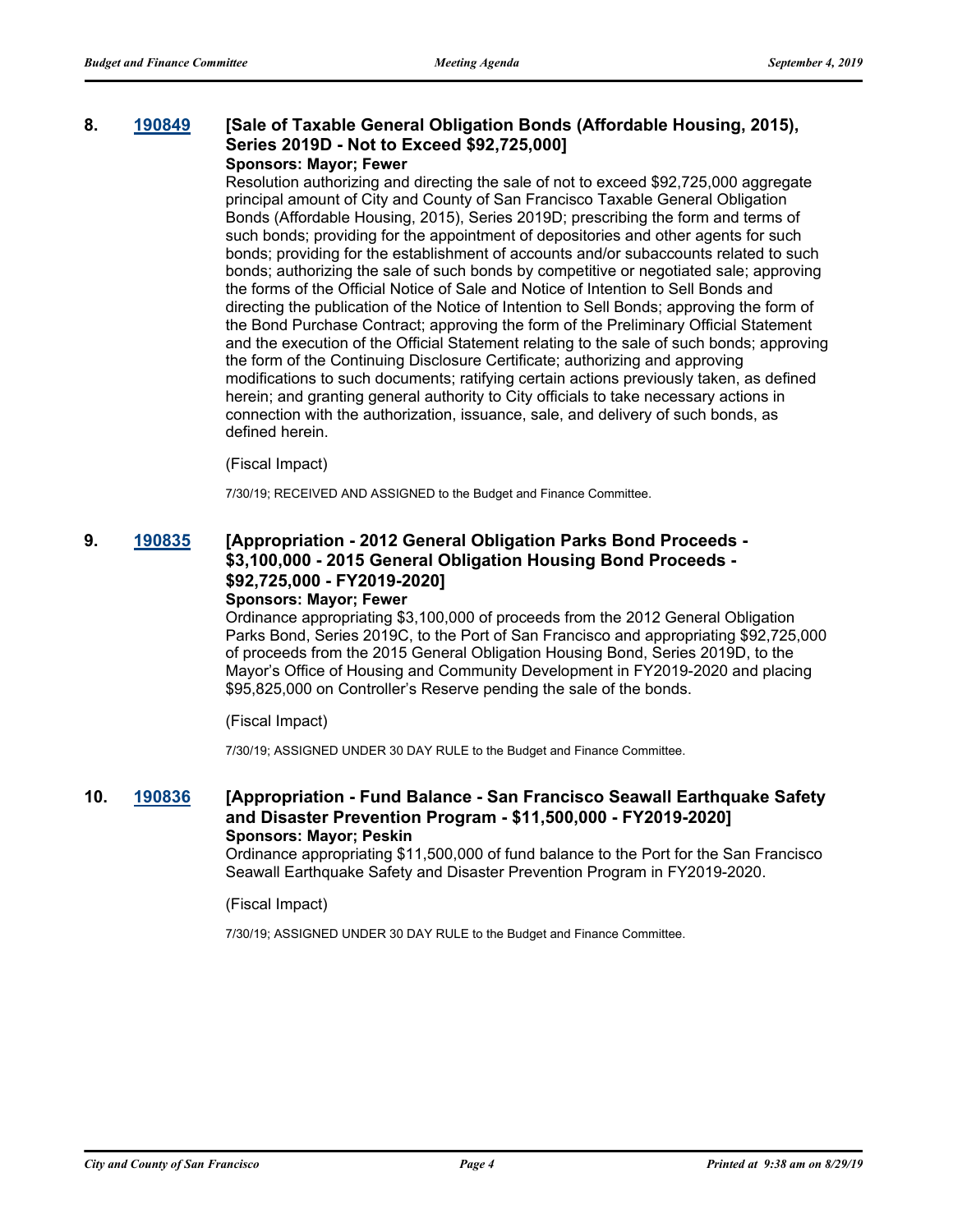#### **11. [190837](http://sfgov.legistar.com/gateway.aspx?m=l&id=34959) [Setting Property Tax Rate and Establishing Pass-Through Rate for Residential Tenants - FY2019-2020] Sponsor: Mayor**

Ordinance levying property taxes at a combined rate of \$1.1771 on each \$100 valuation of taxable property for the City and County of San Francisco, San Francisco Unified School District, San Francisco County Office of Education, San Francisco Community College District, Bay Area Rapid Transit District, and Bay Area Air Quality Management District; and establishing a pass-through rate of \$0.0660 per \$100 of assessed value for residential tenants pursuant to Administrative Code, Chapter 37, for the fiscal year ending June 30, 2020.

(Fiscal Impact)

7/30/19; ASSIGNED UNDER 30 DAY RULE to the Budget and Finance Committee.

#### **12. [190649](http://sfgov.legistar.com/gateway.aspx?m=l&id=34771) [Finding of Fiscal Feasibility - Airport Shoreline Protection Program - San Francisco International Airport]**

Resolution finding the proposed updated Airport Shoreline Protection Program at the San Francisco International Airport fiscally feasible and responsible pursuant to San Francisco Administrative Code, Chapter 29. (Airport Commission)

(Fiscal Impact)

5/28/19; RECEIVED FROM DEPARTMENT.

6/11/19; RECEIVED AND ASSIGNED to the Budget and Finance Sub-Committee.

8/28/19; TRANSFERRED to the Budget and Finance Committee.

## **ADJOURNMENT**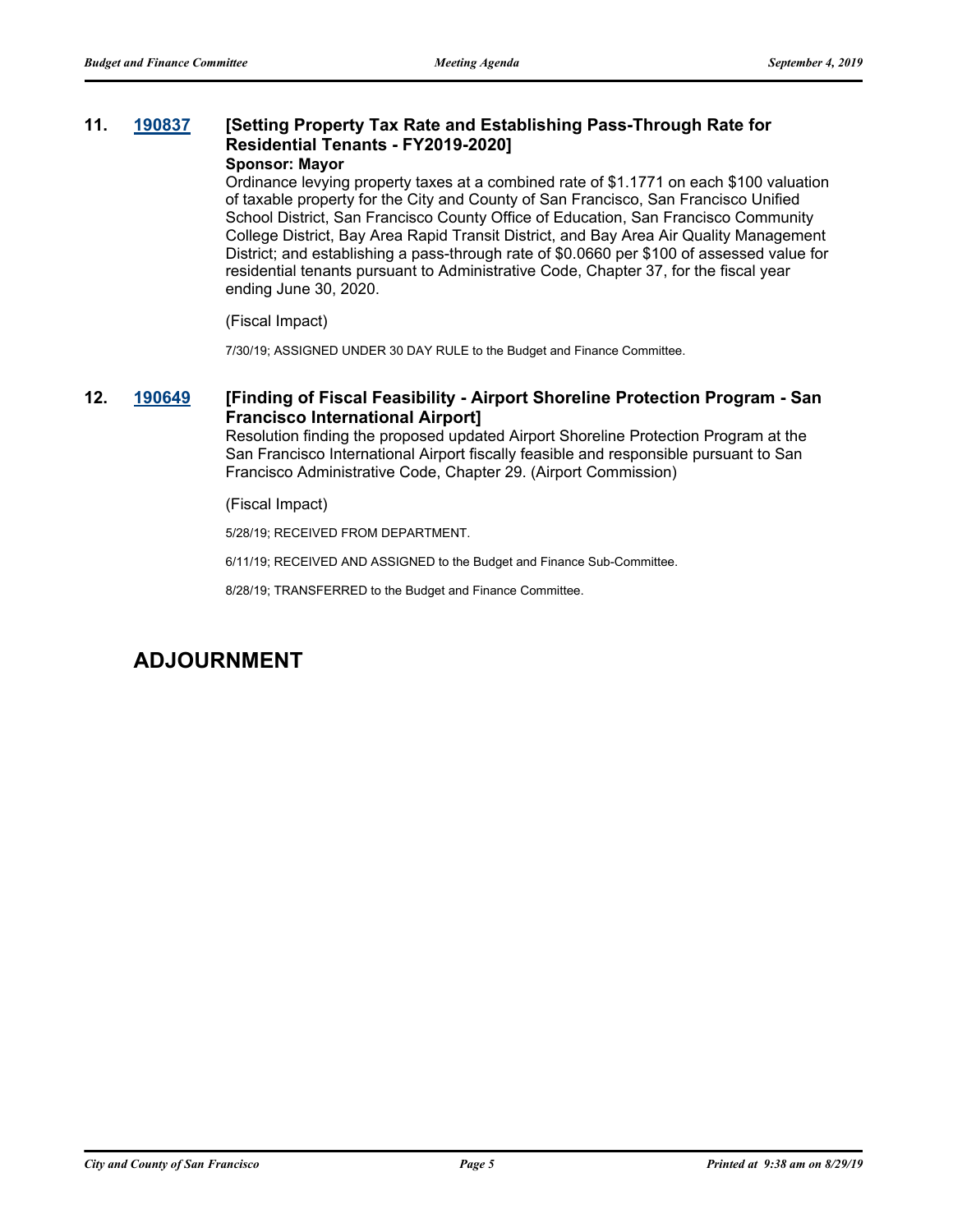# **LEGISLATION UNDER THE 30-DAY RULE**

*NOTE: The following legislation will not be considered at this meeting. Board Rule 3.22 provides that when an Ordinance or Resolution is introduced which would CREATE OR REVISE MAJOR CITY POLICY, the Committee to which the legislation is assigned shall not consider the legislation until at least thirty days after the date of introduction. The provisions of this rule shall not apply to the routine operations of the departments of the City or when a legal time limit controls the hearing timing. In general, the rule shall not apply to hearings to consider subject matter when no legislation has been presented, nor shall the rule apply to resolutions which simply URGE action to be taken.*

## **[190842](http://sfgov.legistar.com/gateway.aspx?m=l&id=34964) [Various Codes - Renewing and Extending Waiver and Refund of Investigation Fee - Persons Registered with the Office of Cannabis - One-Year Extension of Medical Cannabis Dispensary Permits and Temporary Cannabis Business Permits]**

#### **Sponsor: Mandelman**

Ordinance renewing and extending a prior waiver and refund of investigation fees imposed by Building Code, Section 107A.5, for persons registered with the Office of Cannabis through December 31, 2020; amending the Health Code to extend the date beyond which temporary Medical Cannabis Dispensary Permits issued under Article 33 of the Health Code are rendered invalid, from December 31, 2019, to December 31, 2020; amending the Police Code to extend the date beyond which Temporary Cannabis Business Permits issued under Article 16 of the Police Code cannot be extended from December 31, 2019, to December 31, 2020; and amending the Planning Code to extend the date by which a Grandfathered Medical Cannabis Dispensary, as defined in the Planning Code, must have received a permit to operate from the Department of Public Health to be deemed a Temporary Cannabis Sales use, as defined in the Planning Code, from December 31, 2019, to December 31, 2020.

7/30/19; ASSIGNED UNDER 30 DAY RULE to the Budget and Finance Committee.

8/9/19; REFERRED TO DEPARTMENT.

8/12/19; REFERRED TO DEPARTMENT.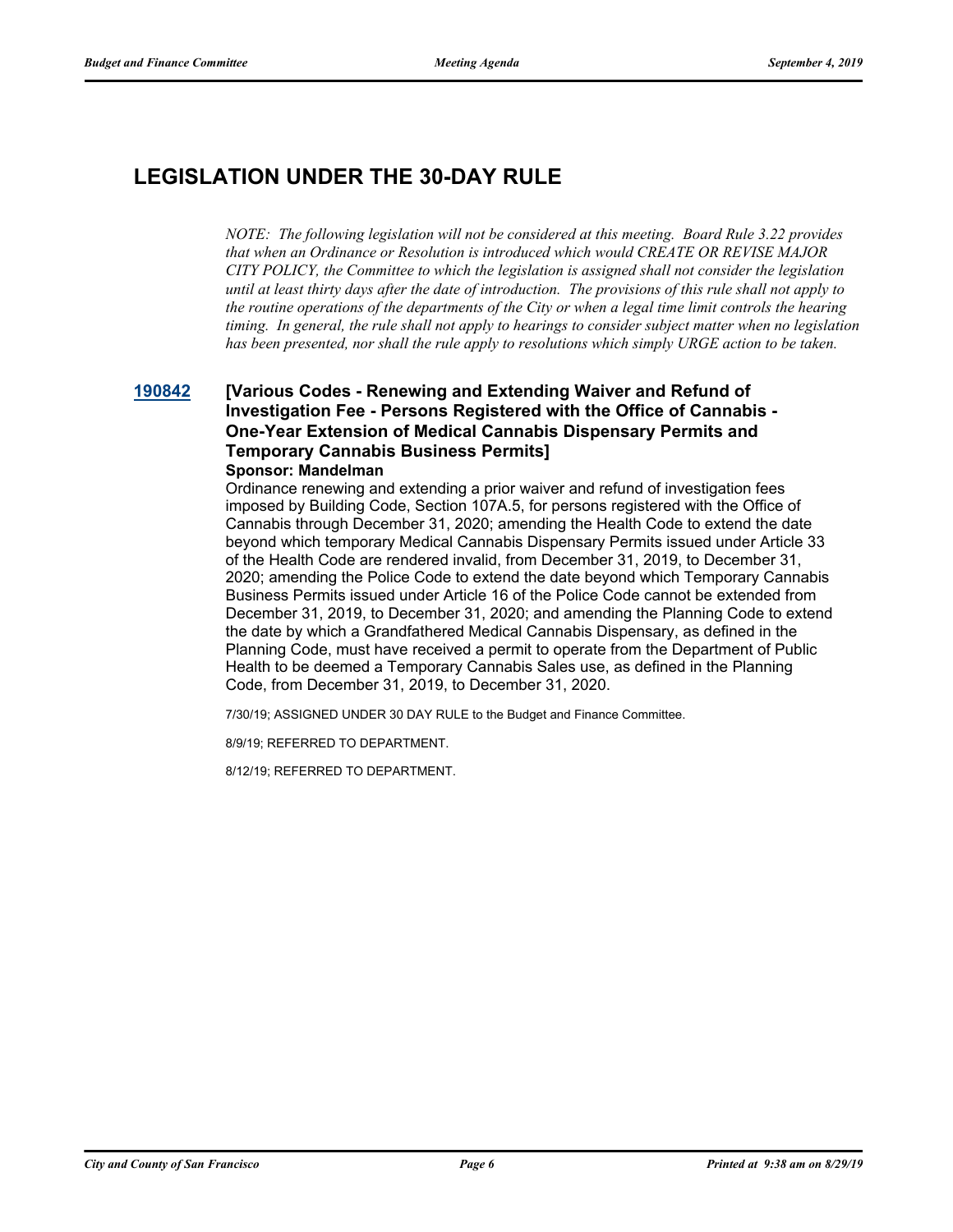#### **Agenda Item Information**

Each item on the Consent or Regular agenda may include the following documents:

1) Legislation, 2) Budget and Legislative Analyst report,

3) Department or Agency cover letter and/or report, 4) Public correspondence

Items will be available for review at City Hall, 1 Dr. Carlton B. Goodlett Place, Room 244, Reception Desk.

#### **Meeting Procedures**

The Board of Supervisors is the legislative body of the City and County of San Francisco. The Board has several standing committees where ordinances and resolutions are the subject of hearings at which members of the public are urged to testify. The full Board does not hold a second public hearing on measures which have been heard in committee.

Board procedures do not permit: 1) persons in the audience to vocally express support or opposition to statements by Supervisors or by other persons testifying; 2) ringing and use of cell phones, pagers, and similar sound-producing electronic devices; 3) bringing in or displaying signs in the meeting room; and 4) standing in the meeting room.

Each member of the public will be allotted the same maximum number of minutes to speak as set by the President or Chair at the beginning of each item or public comment, excluding City representatives, except that public speakers using interpretation assistance will be allowed to testify for twice the amount of the public testimony time limit. If simultaneous interpretation services are used, speakers will be governed by the public testimony time limit applied to speakers not requesting interpretation assistance. Members of the public who want a document placed on the overhead for display should clearly state such and subsequently remove the document when they want the screen to return to live coverage of the meeting.

IMPORTANT INFORMATION: The public is encouraged to testify at Committee meetings. Persons unable to attend the meeting may submit to the City, by the time the proceedings begin, written comments regarding the agenda items. These comments will be made a part of the official public record and shall be brought to the attention of the Board of Supervisors. Written communications should be submitted to the Clerk of the Board or Clerk of the Committee: 1 Dr. Carlton B. Goodlett Place, Room 244, San Francisco, CA 94102. Communications not received prior to the hearing may be delivered to the Clerk of the Board or Clerk of the Committee at the hearing and you are encouraged to bring enough copies for distribution to all of its members.

LAPTOP COMPUTER FOR PRESENTATIONS: Contact City Hall Media Services at (415) 554-7490 to coordinate the use of the laptop computer for presentations. Presenters should arrive 30 minutes prior to the meeting to test their presentations on the computer.

COPYRIGHT: System content that is broadcasted live during public proceedings is secured by High-bandwidth Digital Content Protection (HDCP), which prevents copyrighted or encrypted content from being displayed or transmitted through unauthorized devices. Members of the public who utilize chamber digital, audio and visual technology may not display copyrighted or encrypted content during public proceedings.

AGENDA PACKET: Available for review in the Office of the Clerk of the Board, City Hall, 1 Dr.Carlton B Goodlett Place, Room 244, or on the internet at http://www.sfbos.org/meetings. Meetings are cablecast on SFGovTV, the Government Channel 26. For DVD copies and scheduling call (415) 554-4188.

LANGUAGE INTERPRETERS: Requests must be received at least 48 hours in advance of the meeting to help ensure availability. Contact Peggy Nevin at (415) 554-5184. AVISO EN ESPAÑOL: La solicitud para un traductor debe recibirse antes de mediodía de el viernes anterior a la reunion. Llame a Peggy Nevin at (415) 554-5184. Paunawa: Ang mga kahilingan ay kailangang matanggap sa loob ng 48 oras bago mag miting upang matiyak na matutugunan ang mga hiling. Mangyaring tumawag ka sa (415) 554-5184.